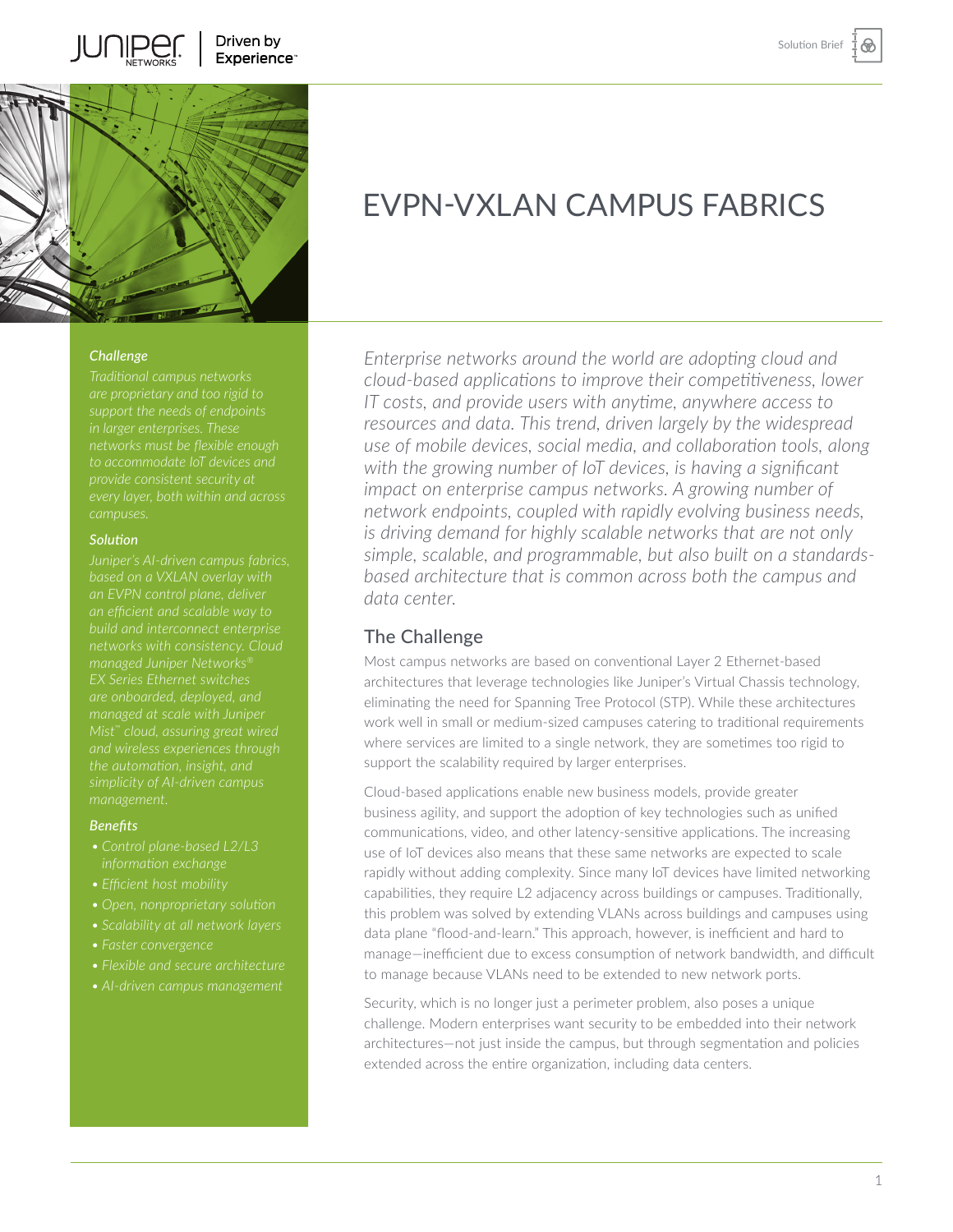

*Figure 1: Campus fabrics showing Virtual Chassis and EVPN-VXLAN-based architectures*

# Juniper Networks Validated Campus Fabric Designs

Juniper Networks campus fabrics provide a single, standardsbased Ethernet VPN-Virtual Extensible LAN (EVPN-VXLAN) solution that can be deployed in any campus, whether a two-tier network with a collapsed core distribution or a campus-wide system that involves multiple buildings with separate distribution and core layers. Figure 1 shows the validated fabric architectures.

- EVPN multihoming (on collapsed core or distribution): A collapsed core architecture merges the core and distribution layers into a single switch, turning the traditional three-tier hierarchal network into a two-tiered network. This eliminates the need for STP across campus networks by providing multihoming capabilities from the access to the core layer.
- Campus fabric core-distribution: A pair of interconnected core or distribution Juniper Networks® EX Series Ethernet Switches provides L2 EVPN and L3 VXLAN gateway support. The IP Clos network between the distribution and core layers offers two modes: centrally or edge-routed bridging overlay.
- Campus fabric IP Clos: This IP Clos architecture pushes VXLAN L2 gateway functionality to the access layer. This model is also referred to as "end-to-end," given that VXLAN tunnels are terminated at the access layer.

Campus fabric architectures let you manage your campus as a single IP fabric, with over-the-top (OTT) policy and control provided by Juniper. Any number of switches can be connected in a Clos network or IP fabric; EVPN-VLAN extends the fabric and connects multiple enterprise buildings, while VXLAN stretches L2 across the network. This flexible, campus-fabric, IP Clos network between the distribution and core layers can exist in two modes: centrally routed bridging overlay or edge-routed bridging overlay.

## Features and Benefits

Juniper's standards-based EVPN-VXLAN solution offers the following features and benefits when operating as a campus control plane protocol.

- Greater network efficiency:
	- Supports multipath traffic to active/active dual-homed access layer switches
	- Reduces unknown unicast flooding with control plane media access control (MAC) learning
	- Reduces Address Resolution Protocol (ARP) flooding by enabling MAC-to-IP binding in the control plane
	- Supports multipath traffic over multiple core switches (VXLAN entropy)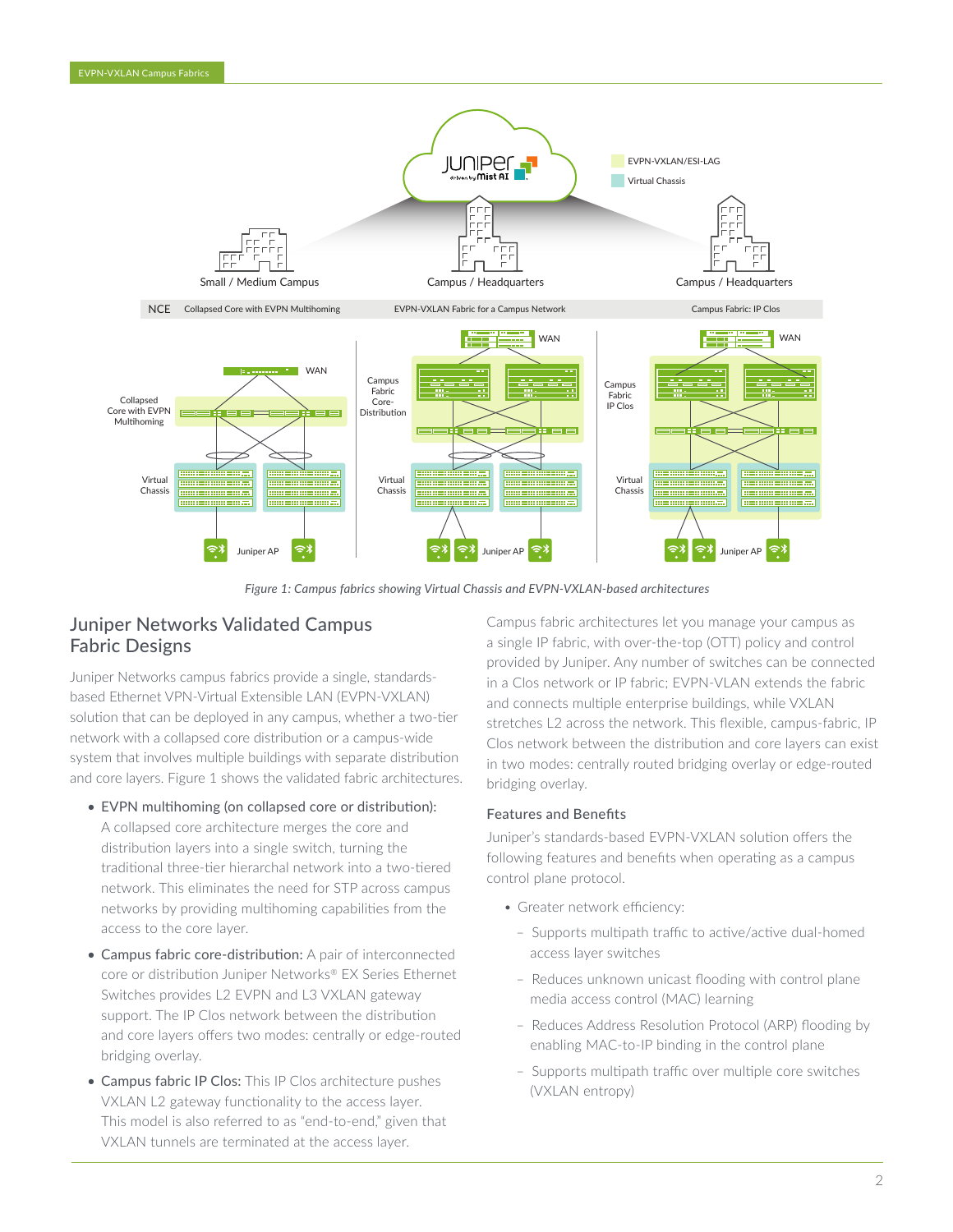- Flexibility:
	- Easily enables L2 stretch
	- Enables micro- and macrosegmentation with groupbased policies (GBPs)
	- Enables easy integration with L3 and L2 VPNs
- Fast convergence:
	- Enables rapid reconvergence when links to dual-homed access switches fail (aliasing)
	- Supports faster reconvergence when endpoints move
- Scalability:
	- Offers scalable BGP-based control plane
	- Allows seamless expansion of core, aggregation, and access layers as business needs grow
	- Supports seamless expansion of campuses as business needs grow
- Nonproprietary:
	- Supports multivendor core, aggregation, and access layers with standards-based protocols
- Security:
	- Implements network microsegmenation using GBP that leverages the underlying VXLAN technology
	- Provides location-agnostic endpoint access control with consistent security policies
	- Blocks lateral threats
	- Simplifies network configurations by avoiding the need to configure a large number of firewall filters

#### Solution Components

The EVPN-VXLAN-based campus architecture decouples the overlay network from the underlay.

VXLAN, an encapsulation/tunneling protocol, does not change the flood-and-learn behavior of the Ethernet protocol. Instead, its control protocol—in this case, EVPN—uses Multiprotocol BGP (MP-BGP) to allow the network to carry both L2 MAC and L3 IP information. By making the combined set of MAC and IP information available for forwarding decisions, EVPN—together with VXLAN—optimizes routing and switching behavior. Meanwhile, the EVPN extension that allows BGP to transport L2 MAC and L3 IP information offers an alternative to the flood-and-learn behavior, which is considered suboptimal in many use cases.

With overlays, endpoints can be placed anywhere in the network and remain connected to the same logical L2 network, enabling a virtual topology to be decoupled from the physical topology. With an EVPN control plane, enterprises can easily add more core, aggregation, and access layer devices as the business grows without having to redesign the network or perform a forklift upgrade.

The EVPN-VXLAN-based architecture lets you deploy a common set of policies and services across campuses with support for L2 and L3 VPNs. Using an L3 IP-based underlay coupled with an EVPN-VXLAN overlay, campus network operators can deploy much larger networks than would otherwise be possible with traditional L2 Ethernet-based architectures.



*Figure 2: Different options for campus fabric*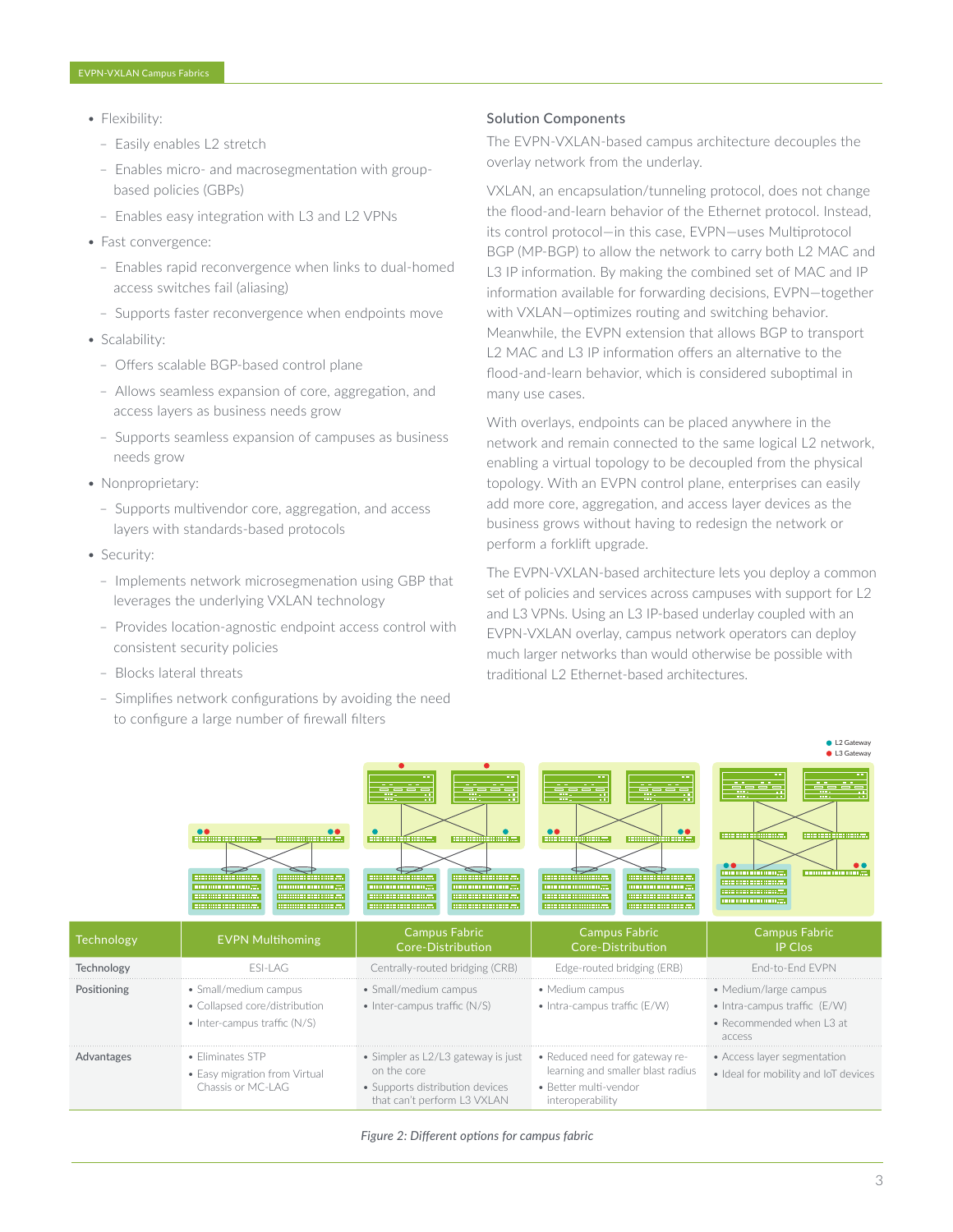In campus fabric architectures (see Figure 2), the core and aggregation layers form an L3 fabric with an EVPN-VXLAN overlay. Ideally, the underlay would be deployed using the L3 IP Clos model with core and aggregation switches, while the access layer switches would be multihomed to the distribution layer.

The IP Clos model provides an architecture that enables deterministic latency and horizontal scale at the core, aggregation, and access layers. An interior gateway protocol (IGP) like OSPF or EBGP can be used as the underlay routing protocol. Figure 2 shows an IBGP overlay with route reflection where aggregation devices within a given pod or group share endpoint information upstream as EVPN routes to core devices acting as route reflectors. The core devices reflect the routes to downstream aggregation devices using route reflectors to eliminate the need for full-mesh BGP connections, and to simplify the aggregation layer by applying consistent configurations across all aggregation layer switches.

The access layer switches, typically deployed in a Virtual Chassis configuration that allows up to 10 interconnected platforms to operate as a single, logical device, are not part of the EVPN-VXLAN fabric. The access layer, which is L2 only, maps endpoints to VLANs, which are carried in trunk ports to the aggregation layer using the multihomed uplinks from the access layer to the aggregation layer. This vendor-agnostic solution allows enterprises to use their existing access layer infrastructure and upgrade to standards-based access layer switches from Juniper or any other vendor.

VLANs are mapped to VXLANs at the distribution layer, while L3 integrated routing and bridging (IRB) or switch virtual interface (SVI) for the VXLANs are located on the core switch with an anycast gateway address. Flexible and secure configuration options mean that IRBs can be placed in a common routing instance or, if segmentation is required, in separate routing instances. Similar to virtual routing and forwarding (VRF) tables, routing instances

enable the network to be segmented for multitenancy and/or security. Based on the enterprise security policy, some routes can be leaked between routing instances for inter-VRF communication, or inter-VRF traffic can be routed through a firewall to enforce advanced security with network segmentation.

Like other Juniper architectures, the campus fabrics do not force customers to invest in new devices; the same devices and technologies can be used in an EVPN-VXLAN campus fabric deployment, as shown below.

- Core layer:
	- Juniper Networks EX9200 Ethernet Switches
	- Juniper Networks QFX10000 Ethernet Switches
	- Juniper Networks QFX5110 and QFX5120 Ethernet Switches
- Distribution layer:
	- Juniper Networks EX4650 Ethernet Switch
	- Juniper Networks QFX5110 and QFX5120 Ethernet Switches
	- Juniper Networks QFX10000 Ethernet Switches
- Access layer:
	- Juniper Networks EX4400/EX4300/EX3400/EX2300 Ethernet Switches
	- Virtual Chassis technology

### Connecting Multiple Sites

The benefits of the EVPN-VXLAN-based fabric can be extended across campuses, data centers, and public cloud infrastructure with L2 and L3 VPN support in EVPN (see Figure 3). VXLAN is WAN underlay-agnostic provided the campuses, data centers, and the public cloud infrastructure have IP connectivity. EVPN-VXLAN overlays can be deployed over a variety of WAN technologies, including private MPLS and IPsec over Internet.



*Figure 3: Interconnecting multiple sites with EVPN-VXLAN overlay*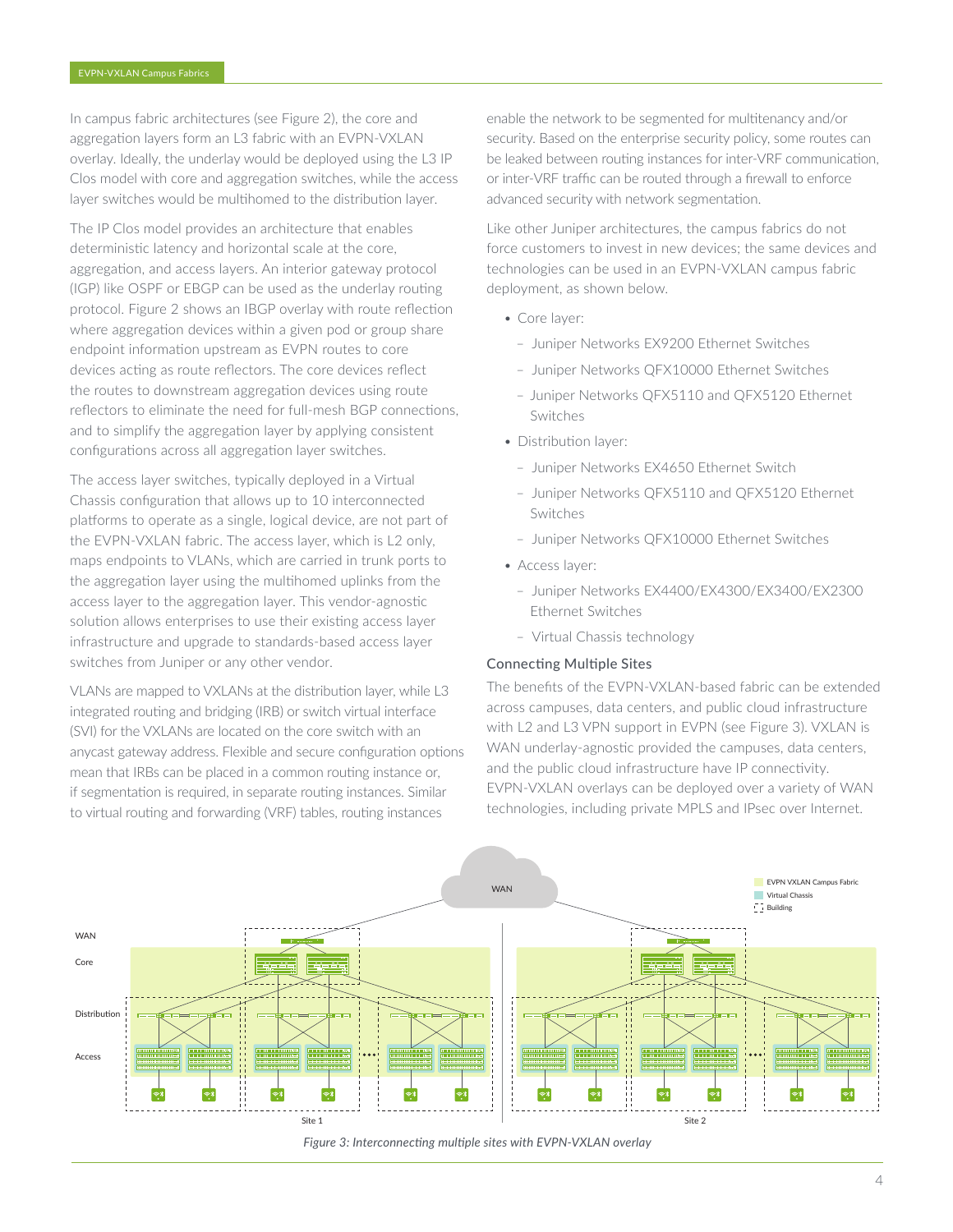### Deploying an AI-Driven Campus Fabric

Configuring campus fabrics manually can cause inconsistency and unforced errors in deployments. Juniper solves this operational burden by enabling EVPN-VXLAN campus fabrics to be easily managed via the Juniper Mist cloud. More specifically, administrators can choose a topology (EVPN multihoming, distribution-core, or IP CLOS), and let the software do the rest (see Figure 4). This AI-driven approach unifies management across the LAN, WLAN, and WAN environments in the campus and branch while assuring the wired and wireless campus network delivers great user experiences.

| мśt                                     | ш<br><b>SG-OFFICE</b>                                                                          |                                                              |                           | $Q$ (9)<br>MON, 01:44 PM<br>S.  |
|-----------------------------------------|------------------------------------------------------------------------------------------------|--------------------------------------------------------------|---------------------------|---------------------------------|
| <b>Co</b> Monitor                       | X EVPN Configuration                                                                           | 1. Topology 2. Nodes 3. Network Settings 4. Ports 5. Confirm |                           | $\leftarrow$ Back<br>Continue + |
| <b>ER</b> Marvis <sup>*</sup>           |                                                                                                |                                                              |                           |                                 |
| $2$ <sub><math>&lt;</math></sub> Clests | Choose EVPN Topology<br>Choose the topology you want to contruct and configure related options |                                                              |                           |                                 |
| <b>FI</b> Access Points                 | TOPOLOGY TYPE                                                                                  |                                                              |                           |                                 |
| Si Switches                             | $\mathbb{R}$                                                                                   |                                                              |                           |                                 |
| Gateways                                | <b>EVPN Multihoming</b><br>Collapsed core with ESI-Lag<br><b>HERE</b>                          |                                                              |                           |                                 |
| $\sigma$ techton                        |                                                                                                |                                                              |                           |                                 |
| all Analytics                           | A.<br>Campus Fabric Core-Distribution<br>EVPN core/distribution with ESI-Lag                   |                                                              |                           |                                 |
| <b>D</b> Network                        | 0000                                                                                           |                                                              |                           |                                 |
| <b>CD</b> Organization                  | Campus Fabric IP Clos<br>Campus fabric with L3 at the edge                                     |                                                              |                           |                                 |
|                                         | TOPOLOGY SCOPE                                                                                 | OVERLAY SETTINGS                                             | UNDERLAY SETTINGS         |                                 |
|                                         | Single Site<br>topology with switches from a single site                                       | BGP Local AS                                                 | AS Base                   |                                 |
|                                         | new-switch                                                                                     | 65000                                                        | 65001<br>Router ID Prefix |                                 |
|                                         | <sup>O</sup> Multi Site<br>topology with switches distributed across multiple sites            |                                                              | /24                       |                                 |
|                                         | <b>Deplicated</b><br>single site topology.replicated.across.multiple.sites                     |                                                              | Subnet                    |                                 |
|                                         |                                                                                                |                                                              | 10.255.240.0/20           |                                 |



\*EVPN-multihoming initially supported, additional architectures supported in future releases.

### Operating an AI-Driven Campus Fabric

Juniper Mist<sup>™</sup> Wired Assurance claims, configures, manages, and troubleshoots cloud-managed EX Series Ethernet switches. The cloud-based service delivers AI-powered automation and service levels to ensure a better experience for connected devices. Juniper Mist Wired Assurance leverages rich Junos® operating system switch telemetry data to simplify operations, reduce mean time to repair, and improve visibility. Key features for Day 0 through Day 2 operations are:

- Day 0 operations—Onboard switches seamlessly by claiming a greenfield switch or adopting a brownfield switch with a single activation code for true plug-and-play simplicity.
- Day 1 operations-Implement a template-based configuration model for bulk rollouts of traditional and campus fabric deployments, while retaining the flexibility and control required to apply custom site- or switchspecific attributes. Automate provisioning of ports via Dynamic Port Profiles.

• Day 2 operations—Leverage the AI in Juniper Mist Wired Assurance to meet service-level expectations such as throughput, successful connects, and switch health with key pre- and post-connection metrics (see Figure 5). Add the self-driving capabilities in Marvis Actions to detect loops, add missing VLANs, fix misconfigured ports, identify bad cables, isolate flapping ports, and discover persistently failing clients (see Figure 6). And perform software upgrades easily through Juniper Mist cloud.



*Figure 5: Juniper Mist Wired Assurance service-level expectations* 



*Figure 6: Marvis Actions for wired switches* 

For more information on [Juniper Mist™ Wired Assurance](www.juniper.net/us/en/products/cloud-services/wired-assurance.html).

# Summary—Enterprises Must Embrace EVPN and VXLAN

Cloud-based resources are becoming an increasingly large part of the enterprise's IT strategy, and this requires a network architecture that can accommodate cloud-based services without compromising security or performance. The demands of campus users for anytime, anywhere access and high levels of responsiveness are becoming harder and harder to achieve with traditional network architectures. The increasing prevalence of IoT devices in campus networks demands a network that is not rigid and yet maintains an architecture that is scalable, simple, programmable, open, and supportive of multivendor devices.